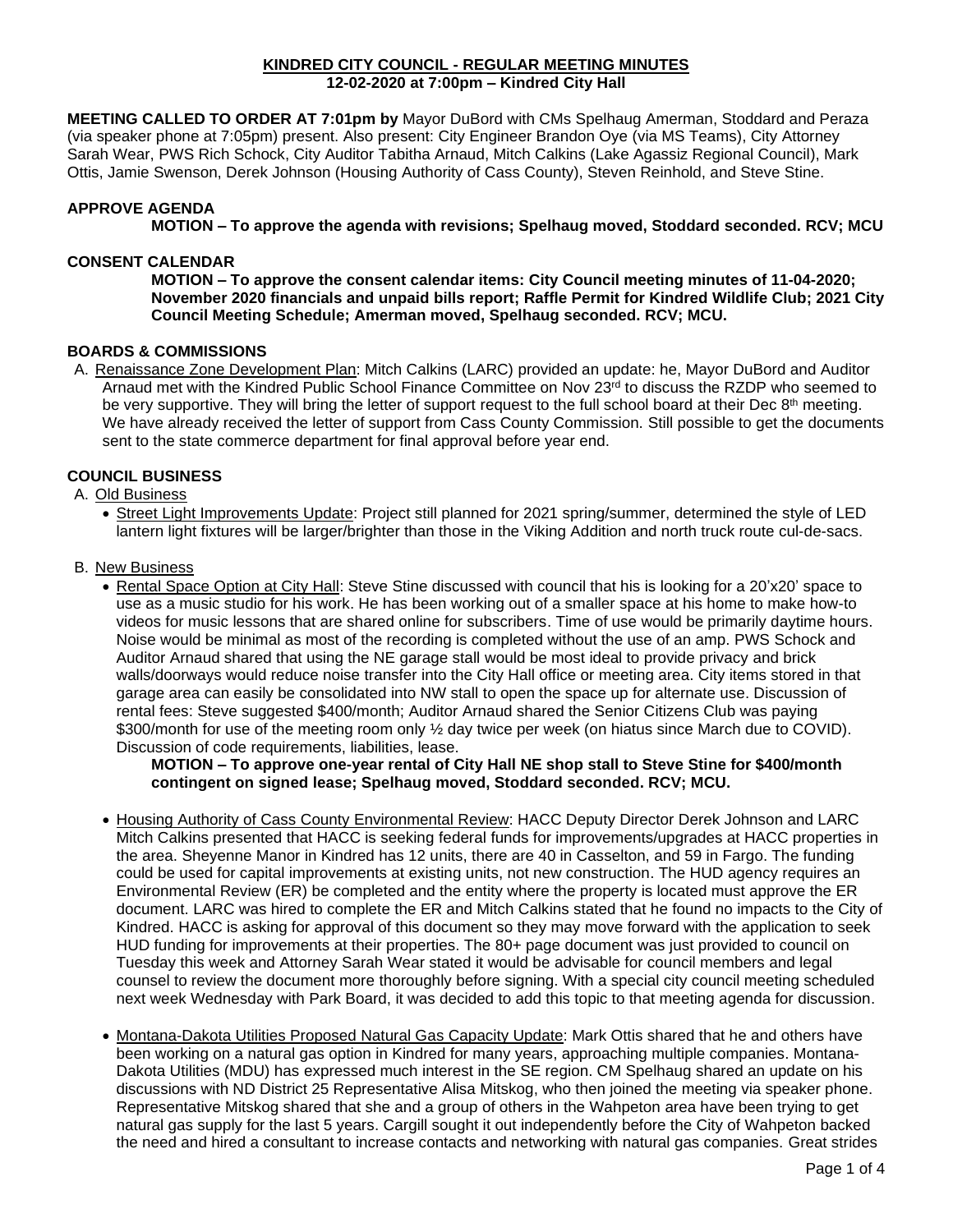were made recently with MDU who visited Wahpeton and even met with a few individuals in Kindred in October to discuss the possible options, connections needed, etc. MDU took the info from Wahpeton and Kindred, examined their pipeline expansion project and only a few weeks ago approached the City of Wahpeton with an option to route a pipeline off of a Mapleton line, bring it near Kindred and on to Wahpeton. MDU representative Larry Oswald is willing to come to Kindred to discuss the plan in full details with the board and interested parties. The City of Wahpeton approved to send a letter of support to MDU to secure the interest. Representative Mitskog shared that it could be helpful if the City of Kindred would do the same provided the proximity of the line to our community. Ms. Mitskog noted that the prospect looks promising at this point, then ended her phone call. CM Spelhaug shared that this would be a great opportunity for Kindred. Discussion on number of connections and affect on our current propane supplier, CHS/Dakota Ag. Mark Ottis shared that Dakota Ag would likely switch their own grain dryers to natural gas "in a wink" due to the cost savings of propane outweighing the customer supply of propane. CM Spelhaug shared that MDU had noted that with Wahpeton commitments in early 2021, construction would be in 2022, completed in 2023. Council would like to schedule a special meeting with MDU representative Larry Oswald.

### **MOTION – To send a letter of interest and support to MDU for natural gas supply; Spelhaug moved, Peraza seconded. RCV; MCU.**

- CARES Act Law Enforcement Reimbursement: Tabitha updated council that the Cass County Commission had voted 3-2 at their last meeting to not sub-allocate the CARES Act funds for policing contracts to their four contract communities. There is no requirement within the CARES Act that the County do this, but recommendations from the ND League of Cities and the ND Association of Counties suggested the County pass along the 71% reimbursement of law enforcement expenses from Mar-Dec 2020 to the contract communities. Kindred's share would be \$24,787.29 of the \$34,911.67 contract for that time frame. The Cass County Commission will be revisiting the topic at their December 7th meeting and have invited the communities to provide comment for consideration. Horace has submitted a request for the fund reimbursement. Casselton auditor told Tabitha that they were not going to request, but would let the board decide. Mapleton had not responded to Tabitha's inquiry just yet. Council discussion on the City not seeing the true COVID related expenses for law enforcement so they would not be formally requesting the funds, noting that if the reimbursement is approved, the extra funds would be welcomed.
- 2021 Employee Health Care Insurance Policies: Tabitha shared that herself and Shelton will have individual health insurance policies in place for January 2021, not changing the plan style from the 2020 year. The City has been using a reimbursement method of 50% of the premium paid back to full time employees who need it. Various options were explored over the last few months, including Kindred State Bank Insurance Agency who was unable to provide a savings from individual policies due to the small number of employees who need it. Tabitha is working with another insurance agency that can quote out policies to all carriers and should be able to help with reduced rates. The goal is to acquire a City paid policy or group plan and the employees would have their 50% share paid via payroll deduction.
- C. Planning & Zoning: Cass County Commission is reviewing Christina Woller-Cornog's application for the ET Representative and has not discussed the topic at their meetings yet.
- D. Building Inspector/Code Enforcement: Building Administrator Mike Blevins was unable to be present but provided an email update on permits, 38 issued thus far for 2020, including 14 new residential construction. Discussed precious code enforcement notices to Mr. Burner for properties at 931 Elm St and 190 5<sup>th</sup> Ave N sent in Sept 2020; building permits were acquired by Mr. Burner on within 2 weeks afterwards; time frame on completion is 180 days as laid out in the building permit itself. No response has been received on the recent code enforcement letter mailed 11/6/2020 for 20 4<sup>th</sup> Ave S, with a deadline to respond by 12/4/2020. Owner of this property, Steven Reinhold, was present for the meeting and shared that he had repaired the broken windows but the paint and wood work would not be completed until next year with the weather change. Mr. Reinhold stated that he bought the property a number of years ago with the intent to use for personal storage, yet he understands the City's proactive approach to revitalize the downtown area. He mentioned that he has finally paid for the building and is considering remodeling for office space rentals. City shared that the newly created Renaissance Zone program could be helpful once in place, and also directed him to contact Mike Blevins to follow-up on the code enforcement letter. Council was happy to have Mr. Reinhold be responsive and attend the meeting for discussion!
- E. Pool/Park Board: Discussed meeting with the PB to review the end of the 2020 season for pool and park maintenance. Meeting scheduled for next Wednesday, December 9<sup>th</sup> at 6:30pm.
- F. Marketing: Mayor DuBord is continuing to seek out help with creating a city logo.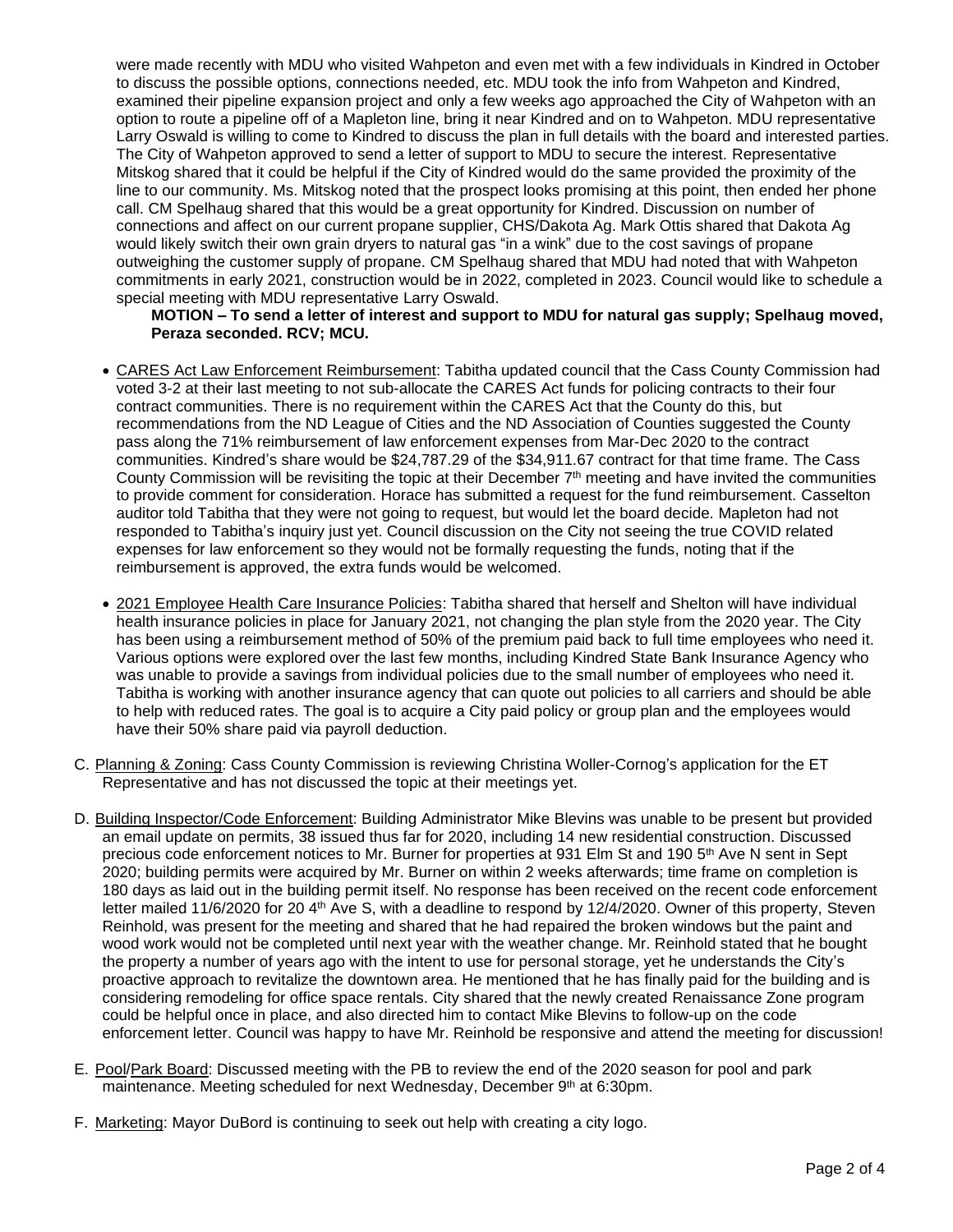- G. Police: Deputy Beckius was not present at the council meeting, but shared the November 2020 police report via email with 35 calls for service as follows: 1-juvenile complaint; 2-animal calls; 4-medical; 2-fire; 1-disturbance; 1 suspicious; 20-public assist; 1-traffic complaint; 1-fraud; 1-stolen vehicle; 1-welfare check.
- F. Engineering:
	- **Wastewater Treatment Improvements; Sewer Improvement District 2019-1:** MEI/PW committee met on 11/30/2020 to review the lagoon site selection, force main layout options, old lagoon abandonment and a revised engineer's opinion of project costs. May 2020 estimate was about \$2.6 million, Dec 2020 estimate is now \$3.5 million; increase largely due to the land purchase price being greater. Potential cost savings could come from true costs for the clay liner and crossing the railroad with the force main. These were both estimated high and could be less. Reviewed changes in estimates of cost per user with utility fee increases. Rate study will continue once project cost is more accurately defined. Council is determined to keep the rate increases reasonable to support our residents/users.

**MOTION, passed – To approve with out-of-town option for lagoon site; Spelhaug moved, Stoddard seconded. RCV; MCU.**

**MOTION, passed – To approve Moore Engineering Inv 25515 for \$22,739.80; Stoddard moved, Spelhaug seconded. RCV; MCU.**

- **Newport Ridge Phase 4; Improvement District 2020-1 & Water Looping Project 2020-2:** Contractor has provided notice of substantial completion. ME will work with PW on punch list items. **MOTION, passed – To approve Moore Engineering Inv 25471 for \$1,690.00 and 25473 for \$3,292.50; Spelhaug moved, Stoddard seconded. RCV; MCU**
- **Viking Addition Dewatering Well (2nd Ave S):** No update; moved to PW responsibility.
- **Lift Station and Force Main Improvements – Phase 2 Wastewater Improvements:** Working on adding to lagoon project or keeping separate.
- **Capital Improvements Plan:** Public Works Committee and Cass Rural Water could not meet in November. CRW is drafting their side of the agreement. Hope to reconvene in January.
- **Water Tower; Improvement District 2016-1:** ME is closing out the project with funding agencies. Planning a possible ribbon cutting ceremony sometime next spring.
- **Downtown Beautification & Sidewalks:** Continuing to work thru exhibits with CM Stoddard, will be bringing to council for feedback soon.

**MOTION, passed – To approve Moore Engineering Inv 25474 for \$1452.50; Stoddard moved, Spelhaug seconded. RCV; MCU.**

## G. PWS

- NPR street lights have been failing and needing replacement. These are not owned by Ottertail, but the City so we need to call in electricians for repairs. There are 6 currently out. Requested quotes to LED replacements, that may be more tolerable and last longer than current fixtures.
- Viking Addition pump has been pulled and stored for the winter. Met with Randall's Excavating and they said they would honor the proposal provided in May 2020 (\$13,800). Discussion on reserve funds in Fund #611 that were for the 2003-1/2003-2 improvement district that created the Viking Addition. The final bond payment for this was paid in 5/2019 which makes these funds available after one year afterwards.

**MOTION, passed – To approve Randall's Excavating previous quote and use funds from #611 (2003-1/2003-2 Viking Addition) to pay for this and previous expenses to #407 (2020-3 VIKING ADD STORM IMP);**

## **Spelhaug moved, Amerman seconded. RCV; MCU.**

• Working with Carr's Tree Service on additional trimming needs.

H. Finance: Working with Harold Rotunda on getting the draft 2018 and 2019 audit reports for approval.

- I. Auditor Report
	- Review of office closures for Christmas and New Year's.
	- Working on quotes for possible LED upgrades at city facilities. Grant funding available to cover 50% of cost for energy efficiency upgrades.